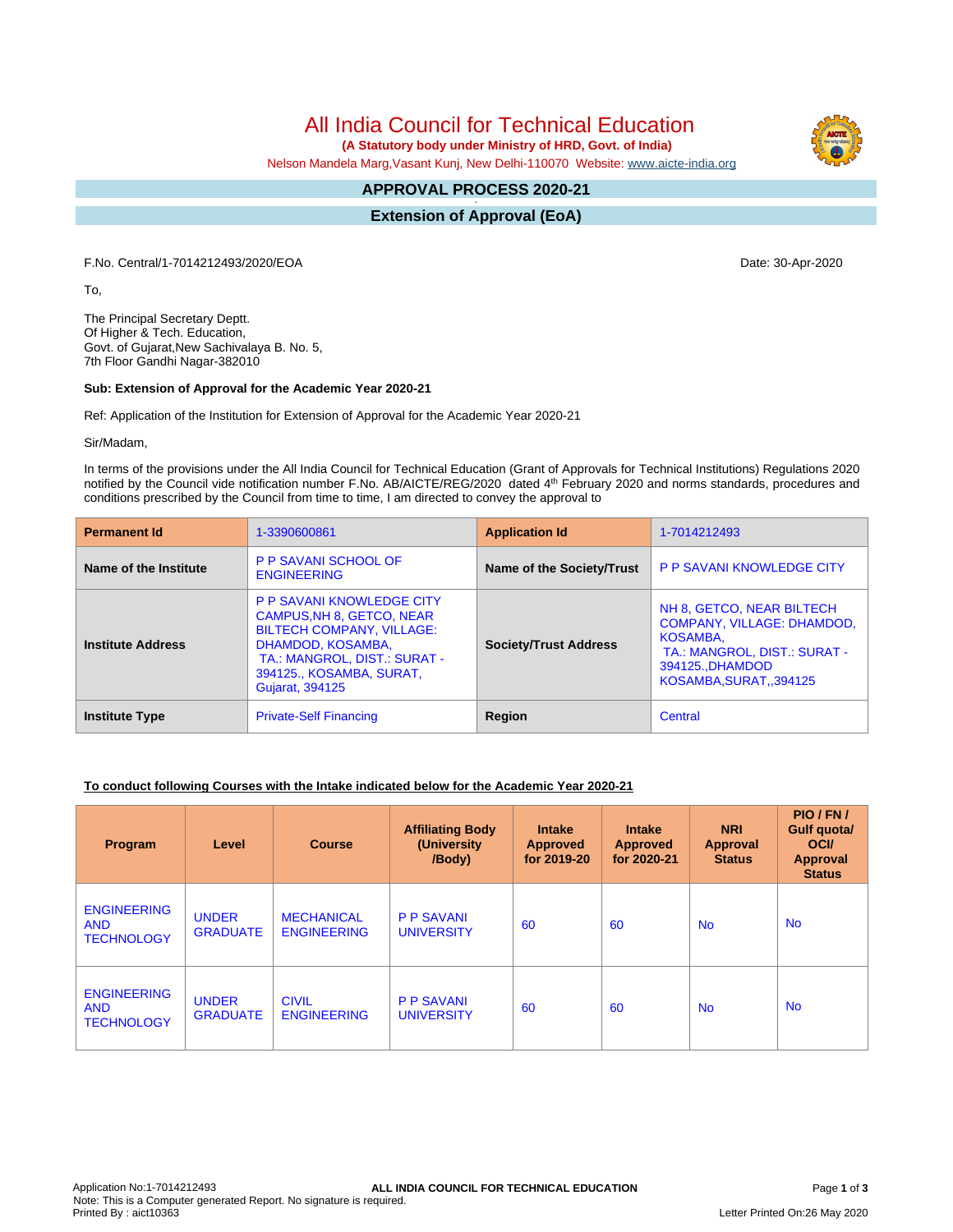| <b>ENGINEERING</b><br><b>AND</b><br><b>TECHNOLOGY</b> | <b>UNDER</b><br><b>GRADUATE</b> | <b>COMPUTER</b><br><b>ENGINEERING</b>   | <b>P P SAVANI</b><br><b>UNIVERSITY</b> | 60 | 60 | <b>No</b> | <b>No</b> |
|-------------------------------------------------------|---------------------------------|-----------------------------------------|----------------------------------------|----|----|-----------|-----------|
| <b>ENGINEERING</b><br><b>AND</b><br><b>TECHNOLOGY</b> | <b>UNDER</b><br><b>GRADUATE</b> | <b>INFORMATION</b><br><b>TECHNOLOGY</b> | <b>P P SAVANI</b><br><b>UNIVERSITY</b> | 60 | 60 | <b>No</b> | <b>No</b> |
| <b>ENGINEERING</b><br><b>AND</b><br><b>TECHNOLOGY</b> | <b>UNDER</b><br><b>GRADUATE</b> | <b>TEXTILE</b><br><b>TECHNOLOGY</b>     | <b>P P SAVANI</b><br><b>UNIVERSITY</b> | 60 | 60 | <b>No</b> | <b>No</b> |

### **It is mandatory to comply with all the essential requirements as given in APH 2020-21 (Appendix 6)**

## **Important Instructions**

- 1. The State Government/ UT/ Directorate of Technical Education/ Directorate of Medical Education shall ensure that 10% of reservation for Economically Weaker Section (EWS) as per the reservation policy for admission, operational from the Academic year 2020-21 is implemented without affecting the reservation percentages of SC/ ST/ OBC/ General. However, this would not be applicable in the case of Minority Institutions referred to the Clause (1) of Article 30 of Constitution of India. Such Institution shall be permitted to increase in annual permitted strength over a maximum period of two years beginning with the Academic Year 2020-21
- 2. The Institution offering courses earlier in the Regular Shift, First Shift, Second Shift/Part Time now amalgamated as total intake shall have to fulfil all facilities such as Infrastructure, Faculty and other requirements as per the norms specified in the Approval Process Handbook 2020-21 for the Total Approved Intake. Further, the Institutions Deemed to be Universities/ Institutions having Accreditation/ Autonomy status shall have to maintain the Faculty: Student ratio as specified in the Approval Process Handbook. All such Institutions/ Universities shall have to create the necessary Faculty, Infrastructure and other facilities WITHIN 2 YEARS to fulfil the norms based on the Affidavit submitted to AICTE.
- 3. In case of any differences in content in this Computer generated Extension of Approval Letter, the content/information as approved by the Executive Council / General Council as available on the record of AICTE shall be final and binding.
- 4. Strict compliance of Anti-Ragging Regulation: Approval is subject to strict compliance of provisions made in AICTE Regulation notified vide F. No. 373/Legal/AICTE/2009 dated July 1, 2009 for Prevention and Prohibition of Ragging in Technical Institutions. In case Institution fails to take adequate steps to Prevent Ragging or fails to act in accordance with AICTE Regulation or fails to punish perpetrators or incidents of Ragging, it will be liable to take any action as defined under clause 9(4) of the said Regulation.

**Prof.Rajive Kumar Member Secretary, AICTE**

Copy to:

- **1. The Director Of Technical Education\*\*, Gujarat**
- **2**. **The Registrar\*\*,** P P Savani University
- **3. The Principal / Director,** P P SAVANI SCHOOL OF ENGINEERING P P Savani Knowledge City Campus,Nh 8, Getco, Near Biltech Company, Village: Dhamdod, Kosamba,